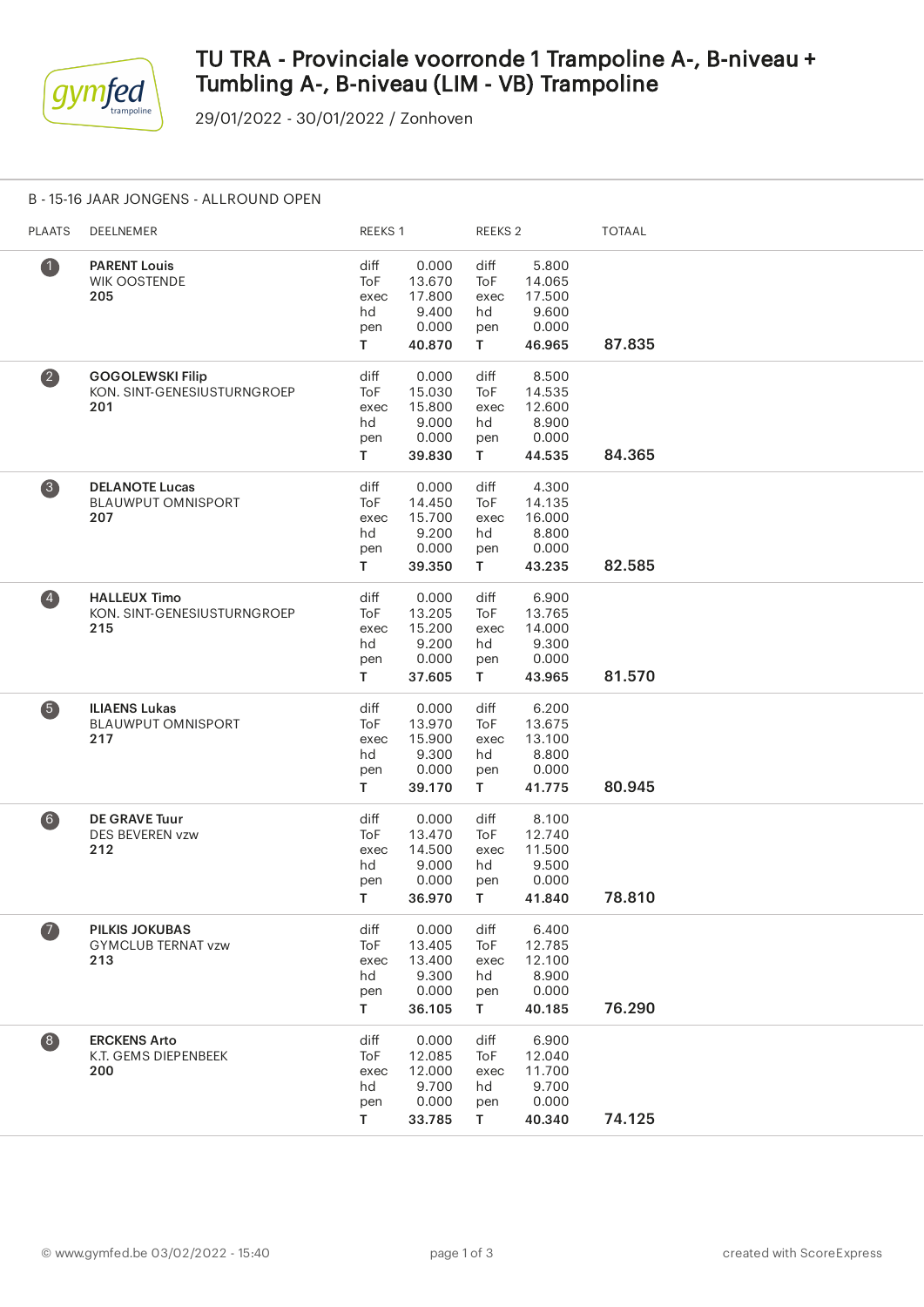

# TU TRA - Provinciale voorronde 1 Trampoline A-, B-niveau + Tumbling A-, B-niveau (LIM - VB) Trampoline

29/01/2022 - 30/01/2022 / Zonhoven

| <b>PLAATS</b>   | DEELNEMER                                                       | REEKS 1                                | <b>REEKS 2</b>                                        |                                        |                                                       | <b>TOTAAL</b> |
|-----------------|-----------------------------------------------------------------|----------------------------------------|-------------------------------------------------------|----------------------------------------|-------------------------------------------------------|---------------|
| $\circledcirc$  | <b>VERBOVEN Niels</b><br>PALFIT PAAL vzw<br>203                 | diff<br>ToF<br>exec<br>hd<br>pen<br>T. | 0.000<br>12.190<br>13.200<br>9.400<br>0.000<br>34.790 | diff<br>ToF<br>exec<br>hd<br>pen<br>T. | 5.000<br>12.560<br>12.400<br>9.000<br>0.000<br>38.960 | 73.750        |
| 10              | <b>DUBOIS Joren</b><br>K.T. GEMS DIEPENBEEK<br>208              | diff<br>ToF<br>exec<br>hd<br>pen<br>T. | 0.000<br>12.360<br>13.200<br>9.700<br>0.000<br>35.260 | diff<br>ToF<br>exec<br>hd<br>pen<br>T. | 5.600<br>12.665<br>10.700<br>9.200<br>0.000<br>38.165 | 73.425        |
| 1               | <b>WILLEMS Lennart</b><br>K.T. GEMS DIEPENBEEK<br>202           | diff<br>ToF<br>exec<br>hd<br>pen<br>T. | 0.000<br>12.150<br>12.100<br>9.300<br>0.000<br>33.550 | diff<br>ToF<br>exec<br>hd<br>pen<br>T. | 5.100<br>12.160<br>11.500<br>8.800<br>0.000<br>37.560 | 71.110        |
| $\mathbf{12}$   | <b>VANYE Félix</b><br>Flying Acrobatics Trampoline Club<br>214  | diff<br>ToF<br>exec<br>hd<br>pen<br>T. | 0.000<br>8.470<br>10.200<br>5.300<br>0.000<br>23.970  | diff<br>ToF<br>exec<br>hd<br>pen<br>T. | 4.300<br>13.940<br>16.700<br>8.800<br>0.000<br>43.740 | 67.710        |
| 13              | <b>TOURE Khassim</b><br>KON. TURNKRING RUST-ROEST BRUGGE<br>209 | diff<br>ToF<br>exec<br>hd<br>pen<br>T. | 0.000<br>11.195<br>12.100<br>8.400<br>0.000<br>31.695 | diff<br>ToF<br>exec<br>hd<br>pen<br>T. | 5.600<br>8.430<br>9.700<br>6.100<br>0.000<br>29.830   | 61.525        |
| $\overline{14}$ | <b>ACHTEN Nant</b><br>TK OLYMPIA ZONHOVEN vzw<br>204            | diff<br>ToF<br>exec<br>hd<br>pen<br>T. | 0.000<br>9.430<br>9.900<br>6.500<br>0.000<br>25.830   | diff<br>ToF<br>exec<br>hd<br>pen<br>T. | 5.400<br>9.690<br>10.200<br>6.200<br>0.000<br>31.490  | 57.320        |
| <b>15</b>       | <b>DENYS Bastiaan</b><br>STEEDS IN FORM OOIGEM<br>211           | diff<br>ToF<br>exec<br>hd<br>pen<br>T  | 0.000<br>7.535<br>8.000<br>4.500<br>0.000<br>20.035   | diff<br>ToF<br>exec<br>hd<br>pen<br>T. | 3.000<br>4.535<br>4.400<br>2.600<br>0.000<br>14.535   | 34.570        |